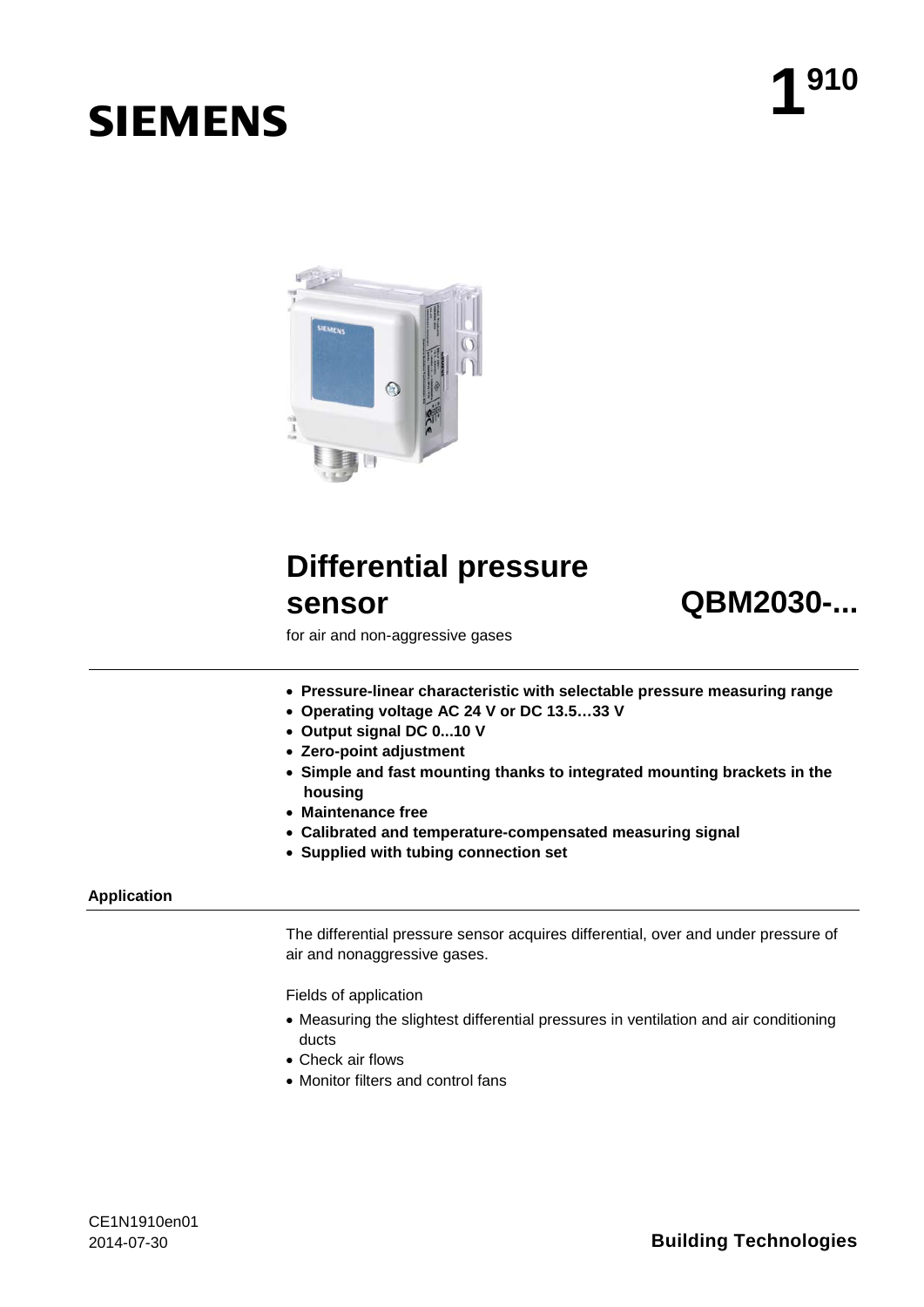#### **Type summary**

| Type (ASN) | <b>Product number (SSN)</b> | <b>Pressure measuring ranges</b> |                      |                      | <b>Output signal</b> |
|------------|-----------------------------|----------------------------------|----------------------|----------------------|----------------------|
|            |                             | Measuring<br>range 1             | Measuring<br>range 2 | Measuring<br>range 3 |                      |
| QBM2030-1U | S55720-S244                 | $±50$ Pa                         | $±100$ Pa            | $0100$ Pa            | $010$ V DC           |
| QBM2030-5  | S55720-S245                 | 0200 Pa                          | 0250 Pa              | $0500$ Pa            | $010$ V DC           |
| QBM2030-30 | S55720-S246                 | 01000 Pa                         | 01500 Pa             | 03000 Pa             | $010$ V DC           |

l.

100 Pa = 1  $h$ Pa = 1 mbar Conversion Pa - bar

#### **Ordering and delivery**

When ordering a differential pressure sensor, please specify the quantity, type, and product name.

| Type (ASN) | <b>Product number (SSN)</b> | <b>Product designation</b>    |
|------------|-----------------------------|-------------------------------|
| QBM2030-1U | S55720-S244                 | Differential pressure sensor. |

The differential pressure sensor is supplied with a connection set consisting of 2 m plastic tubes, 2 air duct probes (ABS) and 4 fixing screws. Additional accessories may be ordered separately.

#### **Accessories**

**Example**

Additional sets of air duct probes are available depending on measuring requirements. Various mounting brackets are also available depending on installation location.

| Type           | <b>Name</b>                                                                                                       | Data sheet        |
|----------------|-------------------------------------------------------------------------------------------------------------------|-------------------|
| <b>AQB2000</b> | Mounting bracket, for mounting sensors in iso-<br>lated air ducts                                                 | N <sub>1590</sub> |
| AQB21.2        | Top hat rail adapters (5 pieces) for DIN top hat<br>rails, HT 35-7.5                                              | N <sub>1590</sub> |
| FK-PZ1         | Air duct probe, short, stainless steel, with elastic<br>lead-through for simple, quick, and airtight<br>mounting. | N <sub>1589</sub> |
| FK-PZ2         | Air duct probe, long, aluminum, with orifice<br>plates for precise measuring requirements                         | N <sub>1589</sub> |

#### **Mode of operation**

The sensor acquires the differential pressure using a silicon rubber membrane and ceramic lever. The sensor generates as per the deflection, a linear and temperature-compensated output signal DC 0...10 V.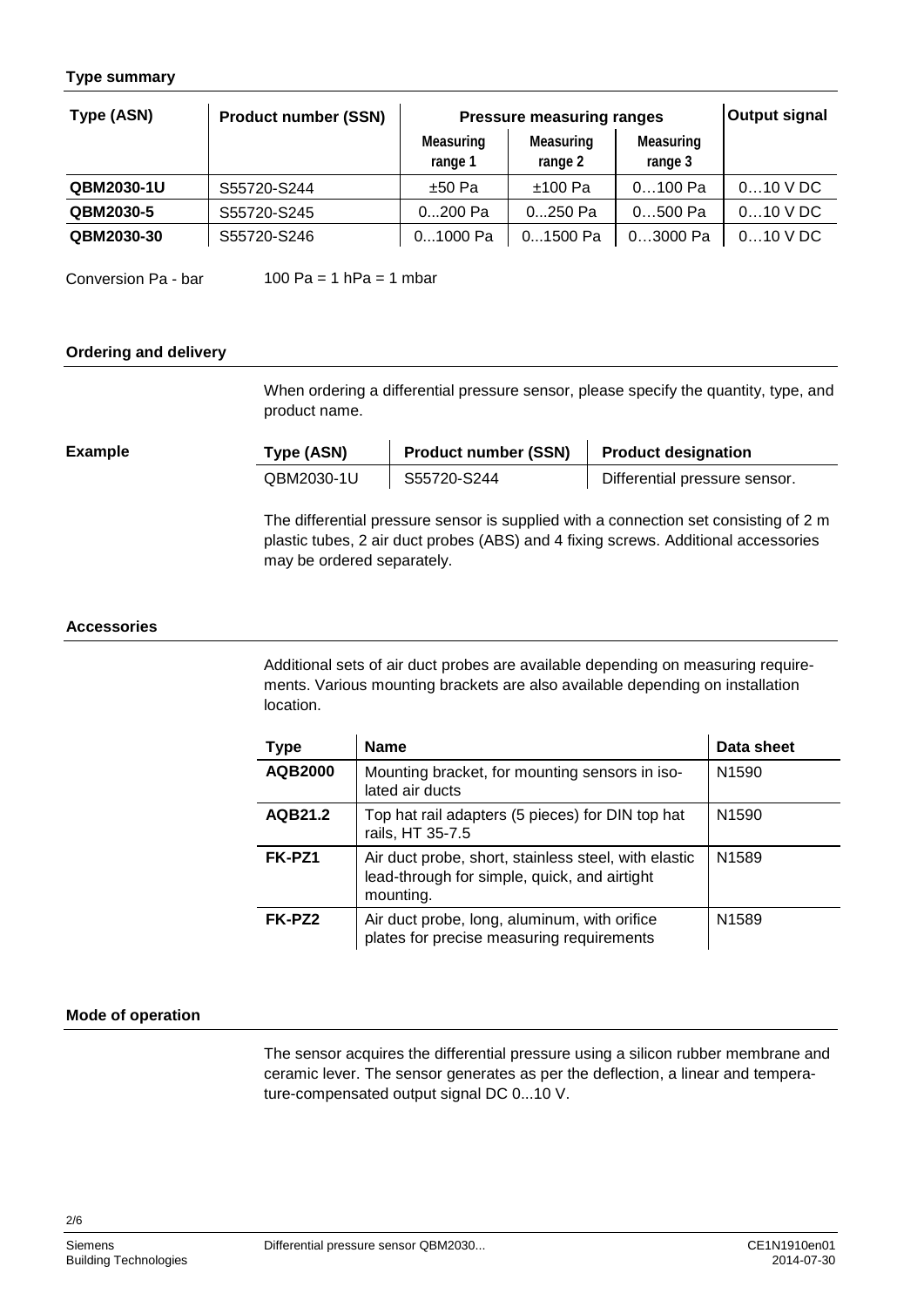The differential pressure sensor consists of:

- Sensor housing with mounting bracket, cable entry, and removable snap-on cover with safety screw
- Pressure chamber with membrane and ceramic lever
- Printed circuit board with connection terminals and DIP switch for selecting measuring range (see "Commissioning notes")
- Zero-point adjustment button (see "Commissioning notes")

#### <span id="page-2-0"></span>**Setting, and connection elements**



- 1 2 DIP switch for selecting the measuring range
- 2 Cable gland entry Pg 11 (without cable strain relief)
- 3 Push-button for zero-point adjustment
- 4 Connection nipples (see "Mounting notes")
- 5 Connection terminals
- 6 Safety screw for hinged cover
- 7 LED to display zero-point adjustment

#### **Engineering notes**

The transformer used must be suited for safety extra low voltage (SELV). It must have separate windings and be designed for 100 % duty. Transformer size and fuse must comply with local safety regulations.

Observe maximum permissible cable lengths. If cable lengths exceed 50 meters and run parallel to the mains cables: Use shielded cables!

#### **Mounting notes**

The differential pressure sensor is suited for direct mounting on air ducts, walls, ceilings, or in control panels.

The supplied 2 meter PVC tubing can be modified to the duct connection on the plant.

To achieve the housing protective class indicated under "Technical data", the differential pressure sensors must be mounted with the nipples facing down. In addition, they should be higher than the air duct probes.

**If the pressure connection nipples point upward or are at a lower level than the air duct probes, condensation can collect inside the sensor, causing damage to the device. Caution**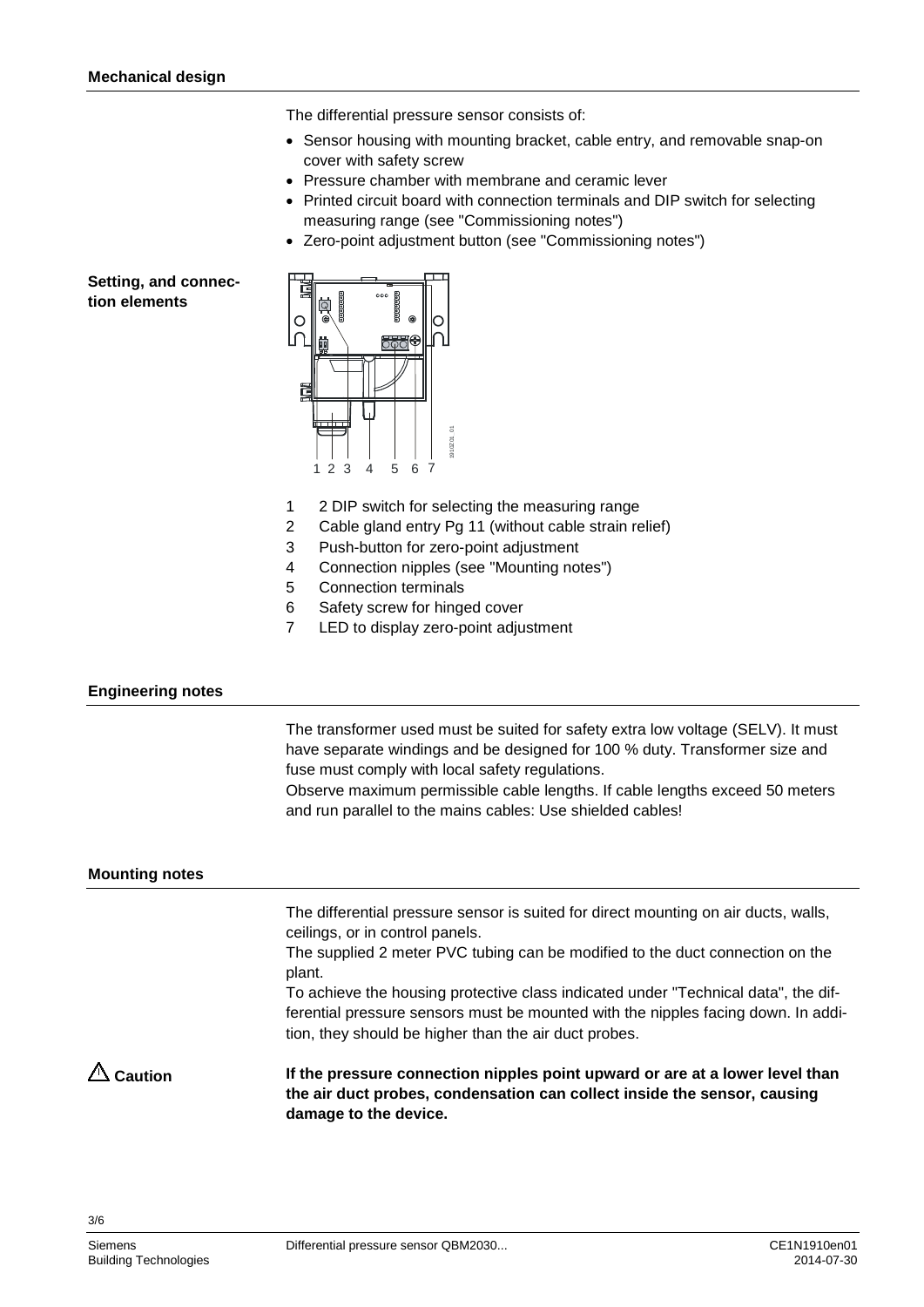The pressure tubing for the sensor nipples are connected as follows to the differential pressure sensors:

| On the air duct side                               | On the pressure sensor side            |  |  |
|----------------------------------------------------|----------------------------------------|--|--|
| Tubing with higher pressure side<br>(lower vacuum) | Connect to pressure nipple "P1" or "+" |  |  |
| Tubing with lower pressure side<br>(higher vacuum) | Connect to pressure nipple "P2" or "-" |  |  |

The sensor is supplied with mounting instructions. For detailed information on installation and mounting position, refer to the [Sensor](http://www.siemens.com/bt/file?soi=A6V10366334)  [Installation Guide](http://www.siemens.com/bt/file?soi=A6V10366334) in BT download center.

#### **Commissioning notes**

**Note**

| <b>Caution</b>        | The values indicated under "Technical data" apply only to vertically mounted differ-<br>ential pressure sensors (connection nipples pointing down).                                                                                                                |             |           |            |  |
|-----------------------|--------------------------------------------------------------------------------------------------------------------------------------------------------------------------------------------------------------------------------------------------------------------|-------------|-----------|------------|--|
| Sensor calibration    | Value deviations are possible for horizontal mounting (housing cover on top or<br>bottom). These deviations can be compensated for by using the zero-point adjust-<br>ment.                                                                                        |             |           |            |  |
| Zero-point adjustment | See also Setting, and connection elements<br>1. Wiring connection terminals – Do not connect pressuring tubing at this time.<br>2. Press the zero-point adjustment button for more than 2 seconds until the LED<br>briefly lights up<br>3. Connect pressure tubing |             |           |            |  |
| Set measuring range   | A DIP switch is used to individual adjust the pressure measuring range.<br>The various DIP switch positions are described on the inside of the hinged cover.                                                                                                       |             |           |            |  |
| Adjustable pressure   | <b>DIP setting</b>                                                                                                                                                                                                                                                 | QBM2030-1U  | QBM2030-5 | QBM2030-30 |  |
| ranges                | $\ast$<br>П                                                                                                                                                                                                                                                        | $0100$ Pa   | $0500$ Pa | 03000 Pa   |  |
|                       | F<br>П                                                                                                                                                                                                                                                             | +/- 100 Pa  | $0250$ Pa | $01500$ Pa |  |
|                       | Н                                                                                                                                                                                                                                                                  | $+/- 50$ Pa | 0200 Pa   | $01000$ Pa |  |
|                       | * Factory setting                                                                                                                                                                                                                                                  |             |           |            |  |

#### **Disposal**



The devices are considered electronics devices for disposal in terms of European Directive 2012/19/EU and may not be disposed of as domestic waste.

- Dispose of the device the channels provided for this purpose.
- Comply with all local and currently applicable laws and regulations.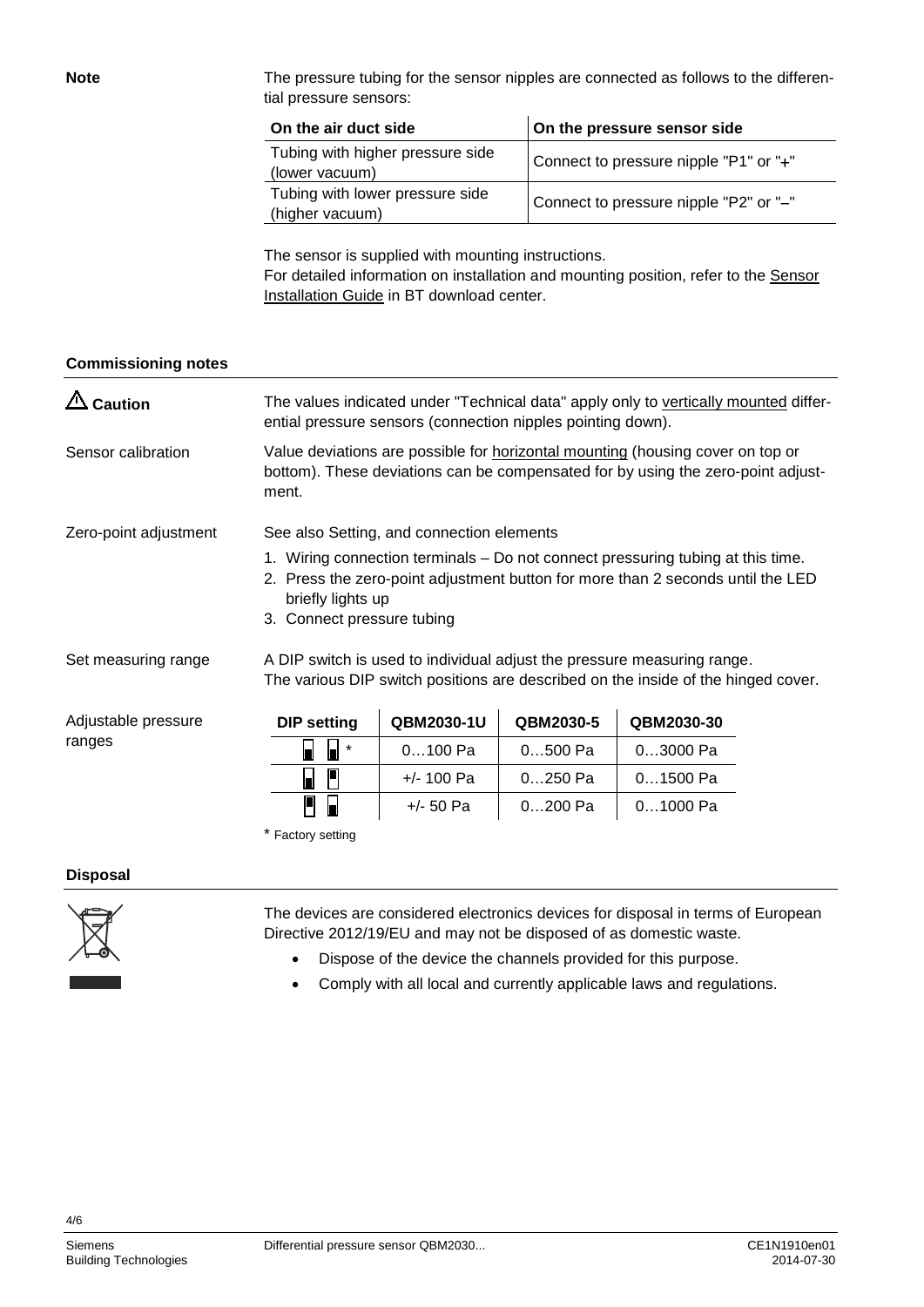### **Technical data**

| <b>Electrical interface</b>     | Power supply                                                                                            | Safety extra low voltage (SELV/PELV)                                                             |  |  |
|---------------------------------|---------------------------------------------------------------------------------------------------------|--------------------------------------------------------------------------------------------------|--|--|
|                                 | Operating voltage                                                                                       | AC 24 V ± 15 %, 50/60 Hz or DC 13.533 V                                                          |  |  |
|                                 | Power consumption                                                                                       | $<$ 0.5 VA                                                                                       |  |  |
|                                 | Current draw                                                                                            | $< 10$ mA                                                                                        |  |  |
|                                 | External supply line protection                                                                         | Fuse slow max, 10 A                                                                              |  |  |
|                                 |                                                                                                         | or                                                                                               |  |  |
|                                 |                                                                                                         | Circuit breaker max. 13 A                                                                        |  |  |
|                                 |                                                                                                         | Characteristic B, C, D according to EN 60898                                                     |  |  |
|                                 |                                                                                                         | or                                                                                               |  |  |
|                                 |                                                                                                         | Power source with current limitation of                                                          |  |  |
|                                 |                                                                                                         | max. 10 A                                                                                        |  |  |
|                                 | Output voltage                                                                                          | DC 010 V                                                                                         |  |  |
|                                 | Burden $(R_{Load})$                                                                                     | $>10 k\Omega$                                                                                    |  |  |
|                                 | Output                                                                                                  | Not galvanically separated, 3-wire connection,<br>short-circuit proof, protected against reverse |  |  |
|                                 |                                                                                                         | polarity                                                                                         |  |  |
| <b>Functional data</b>          | Measuring range                                                                                         | refer to "Type summary"                                                                          |  |  |
|                                 | Sensing element                                                                                         | Piezo-resistive (silicone membrane, ceramic                                                      |  |  |
|                                 |                                                                                                         | bar)                                                                                             |  |  |
|                                 | Measuring accuracy at recommended mounting                                                              | $(FS = Full Scale)$                                                                              |  |  |
|                                 | position and 20 °C ambient temperature                                                                  |                                                                                                  |  |  |
|                                 | Total error                                                                                             | $<$ ± 3 % FS                                                                                     |  |  |
|                                 | TC zero point                                                                                           | <±0.1 % FS/°C                                                                                    |  |  |
|                                 | TC sensitivity                                                                                          | $< \pm 0.06$ % FS/°C                                                                             |  |  |
|                                 | <b>Reaction time</b><br>Tolerable overload on one side                                                  | 1 s                                                                                              |  |  |
|                                 | on P1                                                                                                   | 5,000 Pa                                                                                         |  |  |
|                                 |                                                                                                         | (10,000 Pa for types QBM2030-5, -30)                                                             |  |  |
|                                 |                                                                                                         |                                                                                                  |  |  |
|                                 | on P <sub>2</sub>                                                                                       | 400 Pa                                                                                           |  |  |
|                                 | Rupture pressure                                                                                        |                                                                                                  |  |  |
|                                 | $070$ °C                                                                                                | 1.5 $\times$ overload                                                                            |  |  |
|                                 | at room temperature                                                                                     | $2 \times$ overload                                                                              |  |  |
|                                 | Media                                                                                                   | Air and non-aggressive gases                                                                     |  |  |
|                                 | Admissible medium temperature                                                                           | $070$ °C                                                                                         |  |  |
|                                 | Maintenance                                                                                             | Maintenance free                                                                                 |  |  |
| <b>Connections</b>              | Electrical connection                                                                                   |                                                                                                  |  |  |
|                                 | Screw terminals for                                                                                     | max. 1.5 mm <sup>2</sup> (wire or stranded wire)                                                 |  |  |
|                                 | Cable lead                                                                                              | Cable gland entry Pg 11 (without cable strain<br>relief)                                         |  |  |
|                                 | Pressure connection                                                                                     | PVC nipples ∅ 6.2 mm                                                                             |  |  |
| Degree of protection            |                                                                                                         | IP42 according to EN 60529                                                                       |  |  |
|                                 | Protection degree of housing at recommended<br>installation                                             |                                                                                                  |  |  |
|                                 | <b>Protection class</b>                                                                                 | III according to EN 60730-1                                                                      |  |  |
| <b>Environmental conditions</b> | Permissible ambient temperature                                                                         |                                                                                                  |  |  |
|                                 | Operation                                                                                               | 070 °C                                                                                           |  |  |
|                                 | Transport/storage                                                                                       | $-25+70 °C$                                                                                      |  |  |
|                                 | Permissible ambient humidity                                                                            | <90 % r.h. (without condensation)                                                                |  |  |
| Directives, standards           | Product standard                                                                                        | EN 61326-1                                                                                       |  |  |
|                                 |                                                                                                         | Electrical equipment for measurement, control                                                    |  |  |
|                                 |                                                                                                         | and laboratory use. EMC requirements.                                                            |  |  |
|                                 |                                                                                                         | General requirements                                                                             |  |  |
|                                 | EU Conformity (CE)                                                                                      | CE1T1910xx_01 <sup>"</sup>                                                                       |  |  |
|                                 | <b>RCM Conformity</b>                                                                                   | CE1T1910en_C1"                                                                                   |  |  |
| <b>Environmental</b>            | The product environmental declaration CE1E1910 <sup>*</sup> contains data on environmentally compatible |                                                                                                  |  |  |
| compatibility                   | product design and assessments (RoHS compliance, materials composition, packaging, environmen-          |                                                                                                  |  |  |
|                                 | tal benefit, disposal).<br>Weight (with packaging)                                                      |                                                                                                  |  |  |
| Dimensions (weight)             | $0.183$ kg                                                                                              |                                                                                                  |  |  |
|                                 | *) The documents can be downloaded from http://siemens.com/ht/download                                  |                                                                                                  |  |  |

he documents can be downloaded from <u>h</u>